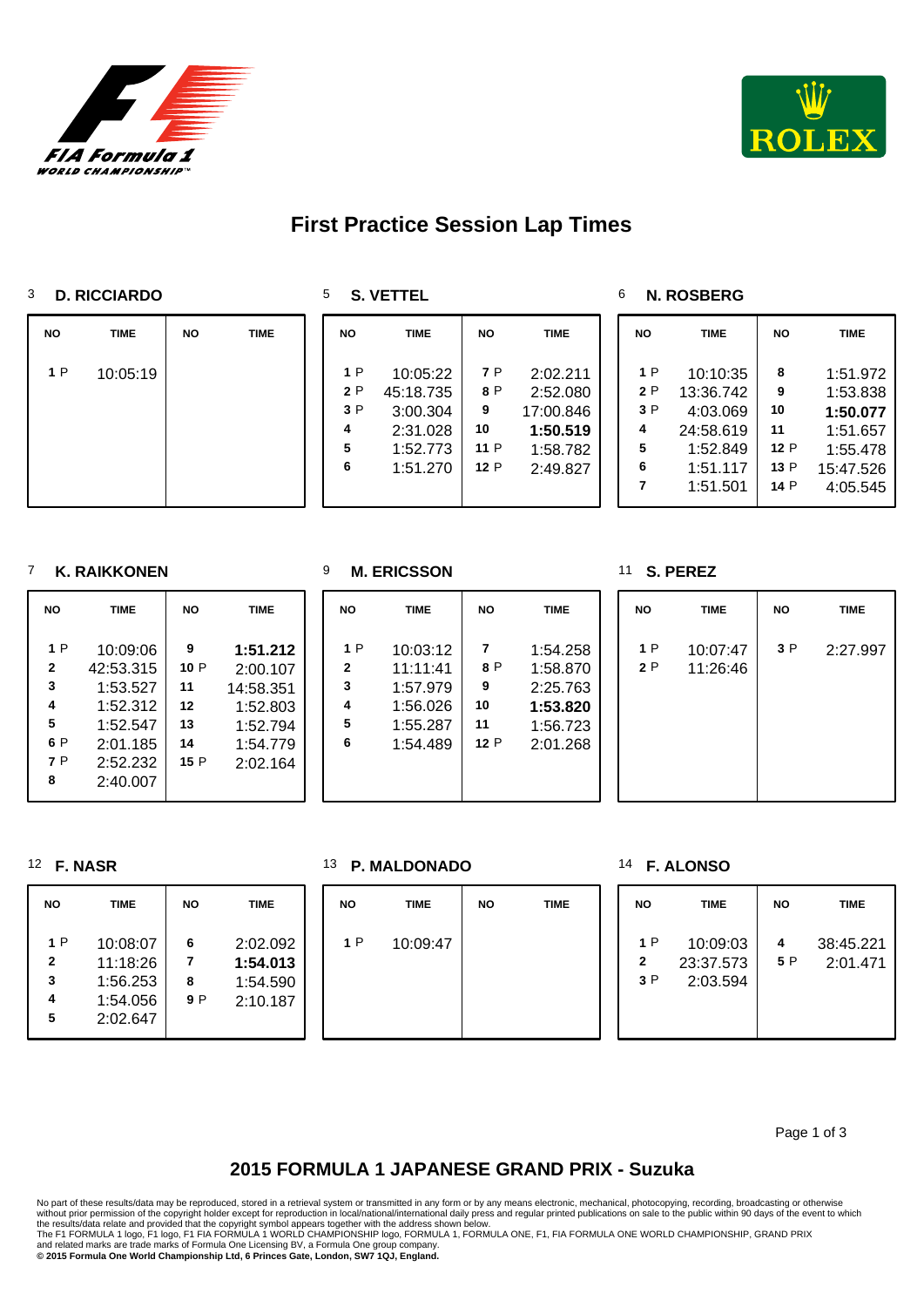



# **First Practice Session Lap Times**

#### **F. MASSA**

## **D. KVYAT**

| NO.          | <b>TIME</b> | <b>NO</b> | TIME      | <b>NO</b>    | <b>TIME</b> | <b>NO</b> | <b>TIME</b> | <b>NO</b> | <b>TIME</b> | <b>NO</b> | <b>TIME</b> |
|--------------|-------------|-----------|-----------|--------------|-------------|-----------|-------------|-----------|-------------|-----------|-------------|
| 1 P          | 10:04:58    |           | 12:33.936 | 1P           | 10:07:40    | 4 P       | 2:10.179    | 1 P       | 10:04:00    | 5 P       | 1:59.994    |
| $\mathbf{2}$ | 53:24.255   | 8         | 1:54.186  | $\mathbf{2}$ | 50:51.892   | 5 P       | 12:23.474   | 2P        | 7:56.561    | 6         | 19:00.270   |
| 3            | 1:53.097    | 9         | 1:53.786  | 3            | 1:55.678    | 6 P       | 11:49.959   | 3         | 57:10.823   | 7 P       | 1:56.320    |
| 4            | 1:52.288    | 10P       | 2:01.562  |              |             |           |             | 4         | 1:49.938    |           |             |
| 5            | 1:52.353    | 11        | 2:23.582  |              |             |           |             |           |             |           |             |
| 6 P          | 2:08.146    | 12 P      | 2:00.990  |              |             |           |             |           |             |           |             |

#### **N. HULKENBERG**

| <b>NO</b> | TIME      | <b>NO</b> | <b>TIME</b> |
|-----------|-----------|-----------|-------------|
| 1 P       | 10:06:52  | 3 P       | 2:33.566    |
| 2 P       | 35:51.045 | 4 P       | 40:46.992   |

**W. STEVENS**

| E.           | <b>NO</b> | <b>TIME</b>           | <b>NO</b> | <b>TIME</b> | <b>NO</b> | TIME     | <b>NO</b> | <b>TIME</b> |
|--------------|-----------|-----------------------|-----------|-------------|-----------|----------|-----------|-------------|
| .566<br>.992 | 1P<br>2 P | 10:16:12<br>53:45.154 | 3 P       | 2:39.253    | 1P        | 10:10:17 |           |             |

#### **M. VERSTAPPEN**

| NΟ           | TIME      | <b>NO</b> | TIME      |
|--------------|-----------|-----------|-----------|
| 1P           | 10:06:55  | 6         | 11:33.969 |
| $\mathbf{2}$ | 44:03.064 | 7         | 1:50.940  |
| 3            | 1:51.741  | 8         | 1:51.133  |
| 4            | 1:51.640  | 9         | 1:51.157  |
| 5 P          | 1:58.656  | 10 P      | 1:58.396  |

#### **L. HAMILTON**

| <b>NO</b>     | <b>TIME</b>                       | <b>NO</b>     | <b>TIME</b>                      | <b>NO</b> |           |
|---------------|-----------------------------------|---------------|----------------------------------|-----------|-----------|
| 1P<br>2P<br>3 | 10:21:01<br>56:10.783<br>4:15.044 | 4<br>5<br>6 P | 1:51.412<br>1:50.722<br>2:00.506 | 1P<br>2P  | 10<br>16: |

#### **A. ROSSI**

**J. PALMER**

| <b>NO</b> | <b>TIME</b> | <b>NO</b> | <b>TIME</b> |
|-----------|-------------|-----------|-------------|
| 1 P       | 10:16:40    | 3 P       | 34:50.548   |
| 2P        | 16:47.754   | 4 P       | 2:33.023    |

Page 2 of 3

## **2015 FORMULA 1 JAPANESE GRAND PRIX - Suzuka**

No part of these results/data may be reproduced, stored in a retrieval system or transmitted in any form or by any means electronic, mechanical, photocopying, recording, broadcasting or otherwise

without prior permission of the copyright holder except for reproduction in local/national/international daily press and regular printed publications on sale to the public within 90 days of the event to which<br>the results/d